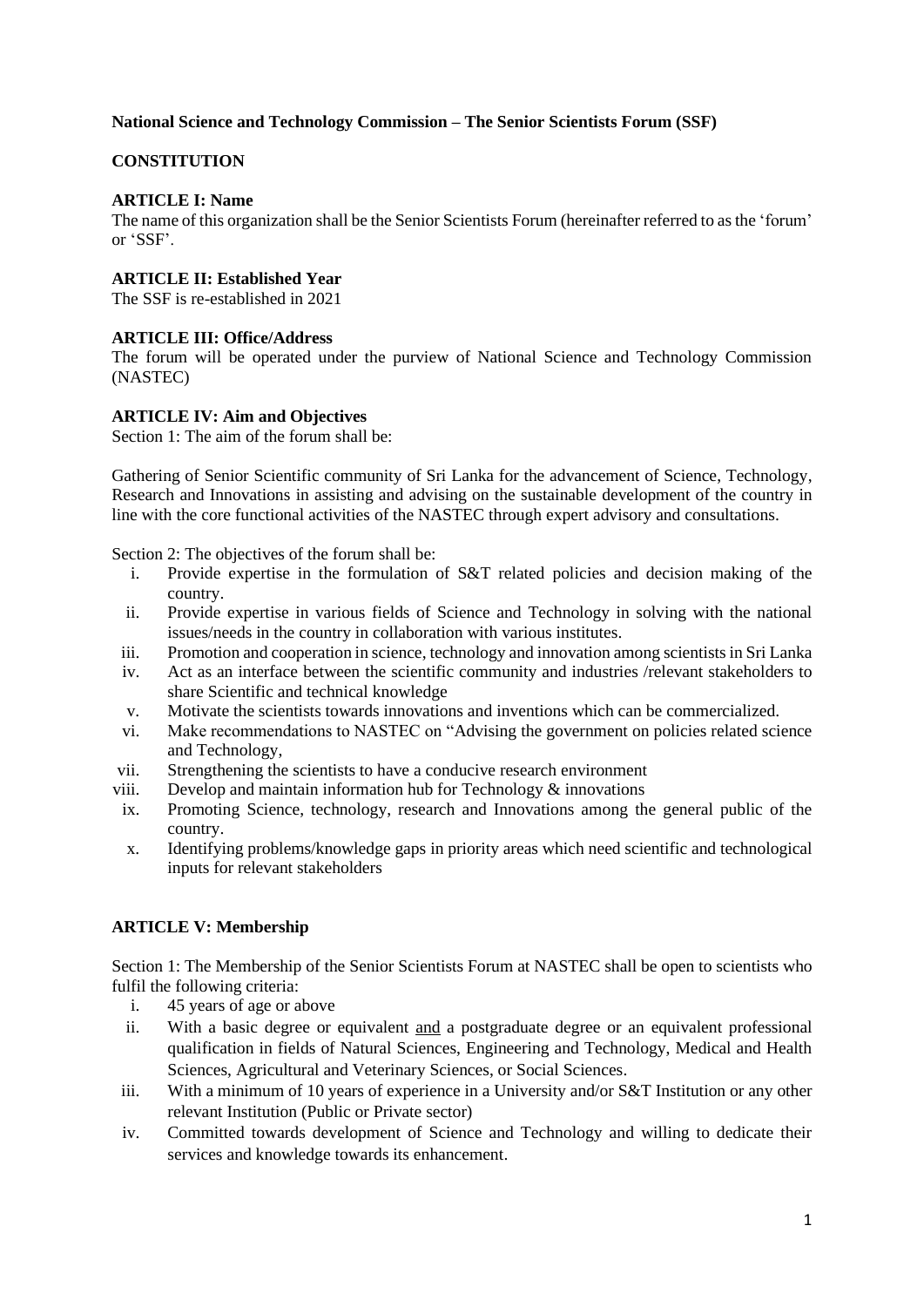- v. Initially the membership will be given for one year and at least to 60% of the activities conducted by SSF in a year must be attended for the continuation of membership. Annually the membership will be renewed.
- vi. The members who have completed 10 years in it, a senior membership will be awarded as appreciation and who have completed 20 years of membership, a royal membership will be awarded.

Section 2: Any interested person who fulfil the above criteria can apply for the membership of the forum.

Section 3: Every member shall have one vote at general meetings

Section 4: The Steering Committee shall have the power to approve membership or refuse membership to an applicant, where it is considered, such membership would be detrimental to the aims, purposes or activities of the group.

Section 5: Members have the privilege of participating in all forum related activities and receive related benefits

Section 6: Members are required to abide by the Code of Ethics for the forum. The Steering Committee has the power to cancel or suspend the membership of any member if he/she breaches the Code of Ethics of the Forum.

*Code of ethics shall be available to enforce this section and required to list accordingly.*

# **ARTICLE VI: Management**

Section 1: The Senior Scientists Forum will be administered by a Steering Committee of not less than thirteen (13) members and not more than fifteen (15) members elected at the forum's Annual General Meeting. The Steering Committee in turn will be overseen by Director and Commission of NASTEC, and coordinated by a staff member (senior scientist or scientist) of NASTEC. There shall be two additional SC members elected for the SC as reserve members.

Section 2: The steering committee shall consist of a Chairperson, Vice-Chairperson, two Joint Secretaries and other committee members. The elected steering committee shall be responsible for all administrative duties of the forum

Section 3: The Chairperson shall have the power to establish and maintain operation procedures of the forum, call meetings, and answer for all actions of the other officers. The Chairperson shall be able to vote in all decisions affecting the forum.

Section 4: The Vice-Chairperson shall assist the Chairperson with all administrative duties and assume those duties in the absence of the Chairperson.

Section 5: The Joint-Secretaries shall keep accurate and detailed records of all meetings and affairs, send/transmit all official forum correspondence, and coordinate preparation and distribution of forum flyers, handouts and publications, etc.

Section 6: The composition of other steering committee members should represent different subject areas mentioned under Article V, Section 1 Clause ii. The other SC members will assist Chairperson and other office bearers to execute the functions of the forum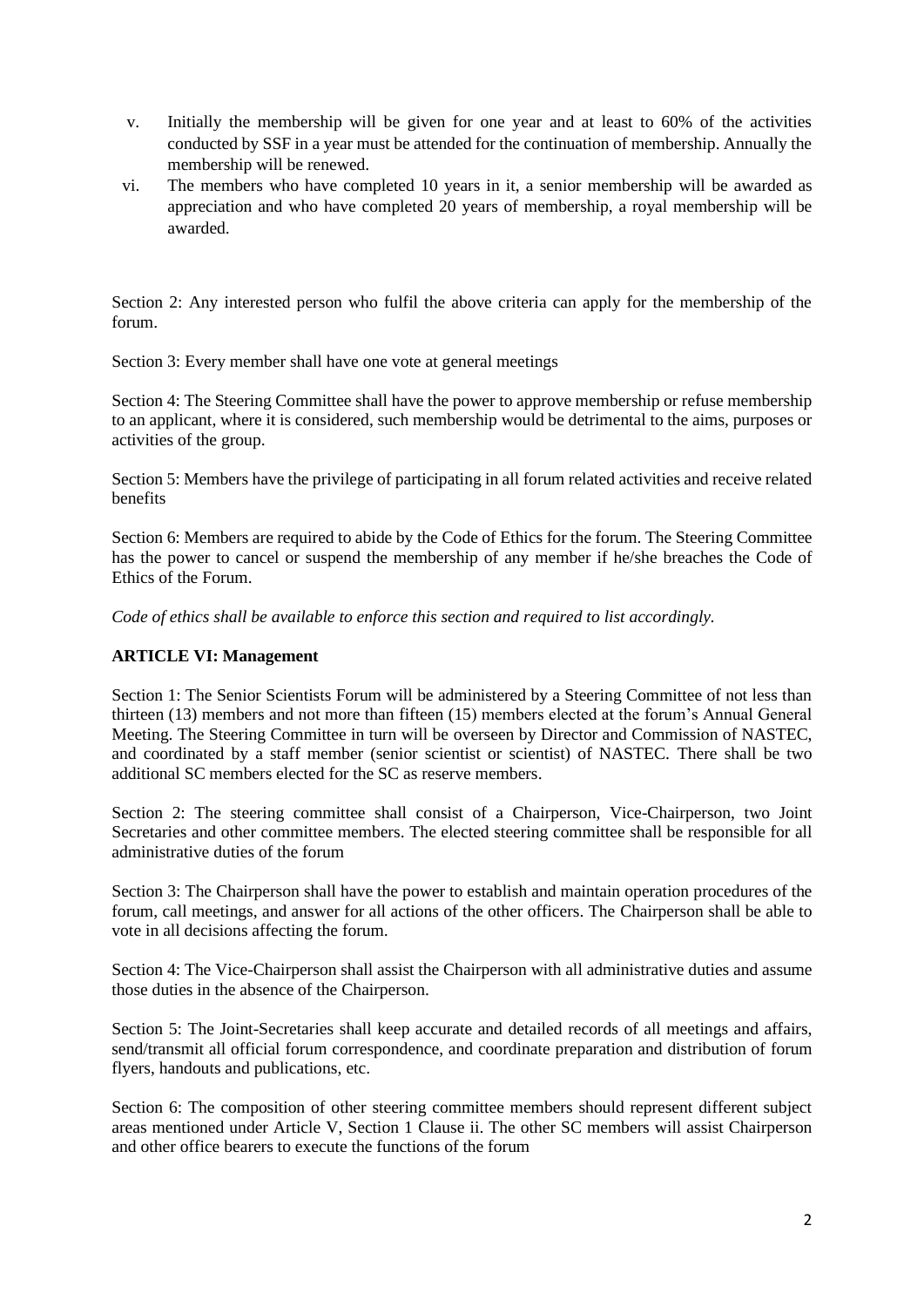Section 7: The Steering Committee shall meet at least once in three months and whenever necessary.

Section 8: The quorum of the steering committee shall be two-third of steering committee members (consider include a number according to the number of SC members 13 (Minimum)/15 (maximum) if SC members are 13 quorum shall be 9 or if SC members are 15 quorum shall be 11)

Section 10: Voting at Steering Committee meetings shall be by show of hands on a majority basis. If there is a tied vote, then the Chairperson shall have a second vote.

Section 11: Power to set up sub-groups and working groups as deemed necessary who shall be accountable to the committee.

#### **ARTICLE VII: Elections**

Section 1: The steering committee shall be elected by the members of the forum to serve a term of one year at the Annual General Meeting (AGM) held in second quarter of the year. Elections for the positions of Chairperson, Vice-chairperson, Joint-secretaries shall be held at the first regular steering meeting of the forum.

The term of office for all officers shall begin from the date of the AGM and end on the next AGM of the following year.

Section 2: Nominations of candidates for steering committee positions shall be made by any SSF member and seconded by another member. Nominees for officer positions must be SSF members.

Section 3: Voting shall take place after the close of nominations for each office if there are more than one nomination for the position. Officers shall be elected by majority vote of those SC members present, provided that the quorum is met.

Section 4: Vacancies occurring in any of the elected offices shall be officially filled at the next steering committee meeting following the occurrence of such a vacancy or vacancies. The election procedure for filling the unexpired term of a vacant office shall be the same as for the normal procedure for elections.

#### **ARTICLE VIII: Removal from steering committee**

Section 1: If a steering committee member is absent for three consecutive meetings without giving justifiable reasons, committee membership shall be terminated. The SC has the power to appoint the next available reserve member of SC.

#### **ARTICLE IX: Meetings**

Section 1: Annual General meetings (GM) shall be held once a year with additional extraordinary GMs convened by Secretary by the request by the Chairperson of the SC as needed. Notice of such meetings must be given to all SSF members in the timeliest manner possible, usually not less than one week. The official means of notifying members shall be agreed upon at the first meeting held after the election of a new steering committee.

Section 2: The Steering Committee shall meet at least once in every three months or whenever necessary, when called by the Chairperson and convened by the Secretary.

Section 3: At which the election of steering committee officers will take place, Official notice of the meeting must be provided to all members not less than two weeks prior to such meeting.